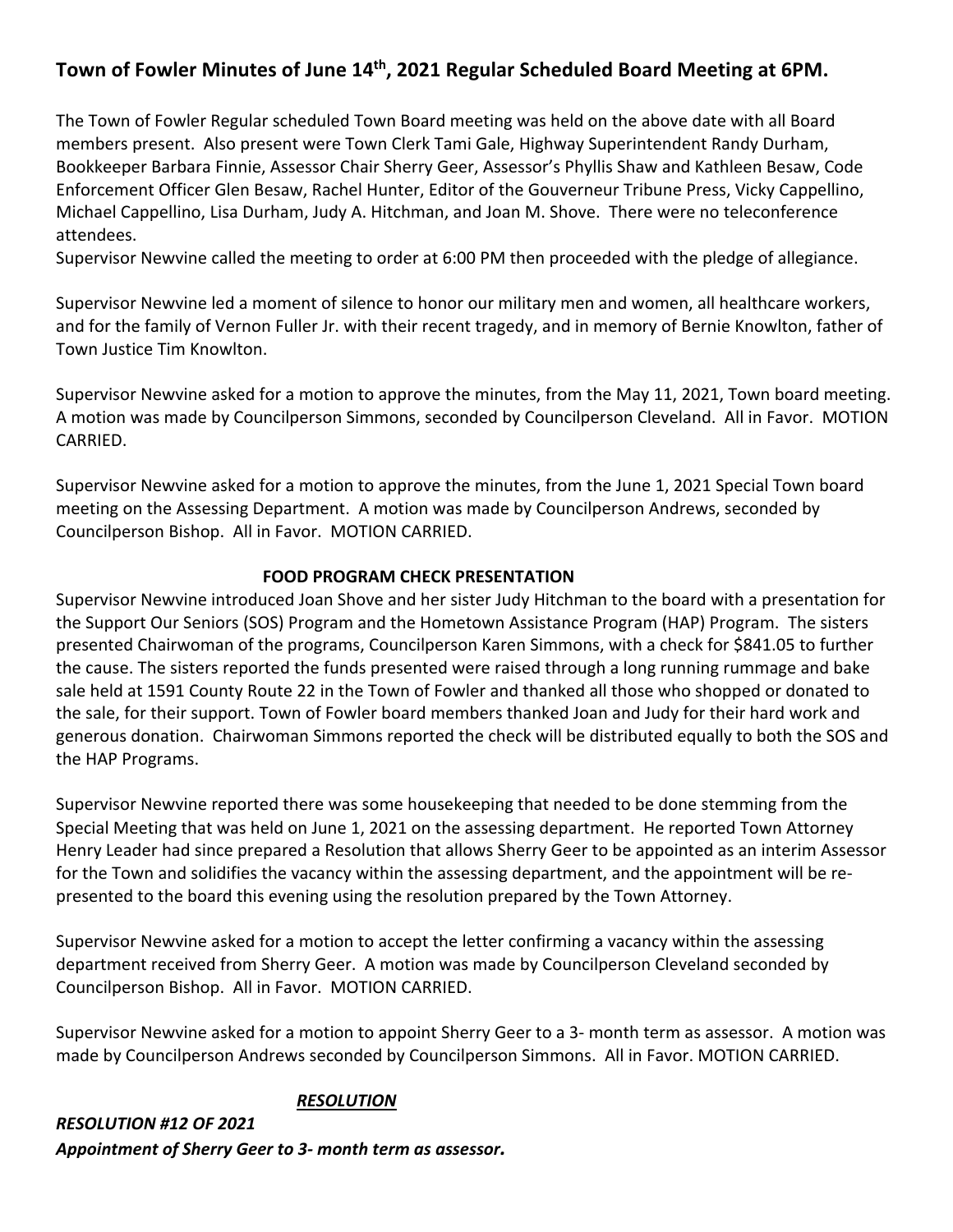Supervisor Newvine submitted Resolution #12 of 2021, a Resolution to allow the board to appoint Sherry Geer to a 3-month term as assessor to the board for adoption.

A motion was made by Councilperson Bishop seconded by Councilperson Simmons to adopt Resolution #12 of 2021, All in Favor. MOTION CARRIED.

#### *AYES: 5 NEWVINE, SIMMONS, BISHOP, ANDREWS, CLEVELAND NAYS: 0*

Supervisor Newvine asked for a motion to appoint Phyllis Shaw as Assessor Chair. A motion was made by Councilperson Simmons seconded by Councilperson Cleveland. All in Favor. MOTION CARRIED.

#### **RESIGNATION**

Supervisor Newvine read aloud a resignation letter from Jacob Cunningham, Heavy Equipment Operator with the Highway Department dated May 25, 2021, and asked for a motion to accept the resignation letter. A motion was made by Councilperson Andrews seconded by Councilperson Bishop. All in Favor. MOTION CARRIED.

## *RESOLUTION*

# *RESOLUTION #11 OF 2021*

## *OSHA Hazard Compliance Program*

Supervisor Newvine submitted Resolution #11 of 2021, a Resolution to ensure the Town of Fowler is in compliance with the OSHA Hazard Communication Standard to the board for adoption. Supervisor Newvine reported he had met with Risk Manager Jody Wenzel on May 20<sup>th</sup>, accompanied by Hwy Superintendent Durham and Town Clerk Gale for an inspection of the Town's Facilities, and an OSHA Hazard Compliance Program was found to be needed.

A motion was made by Councilperson Andrews seconded by Councilperson Cleveland to adopt Resolution #11 of 2021, All in Favor. MOTION CARRIED.

# *AYES: 5 NEWVINE, SIMMONS, BISHOP, ANDREWS, CLEVELAND*

*NAYS: 0*

## **Town Department Reports**

## **Bookkeeper**

Bookkeeper Barbara Finnie:

- Presented cash balance month ending May 31, 2021 reports and budget balance reports, to the board for their review.
- Reported the expenditures for the General Fund were down in May, coming in at 41% spent where it should be adding that the reason for the spending being up to this point was due to additional expenditures for the HAP and SOS programs which are part of the Town fund, and they have had additional revenues coming in this month.
- Reported the Highway Fund is 25% spent with a lot of bills in the month of May.
- Reported the revenue received for the General Fund to date is 65% and 74% received for the Highway Fund and is coming in faster than it is being spent.
- Reported there is a drive thru Johnson & Johnson vaccine clinic from 9 am to 2pm this Thursday at the Tractor Supply in Gouverneur.

Supervisor Newvine thanked Bookkeeper Finnie for her report.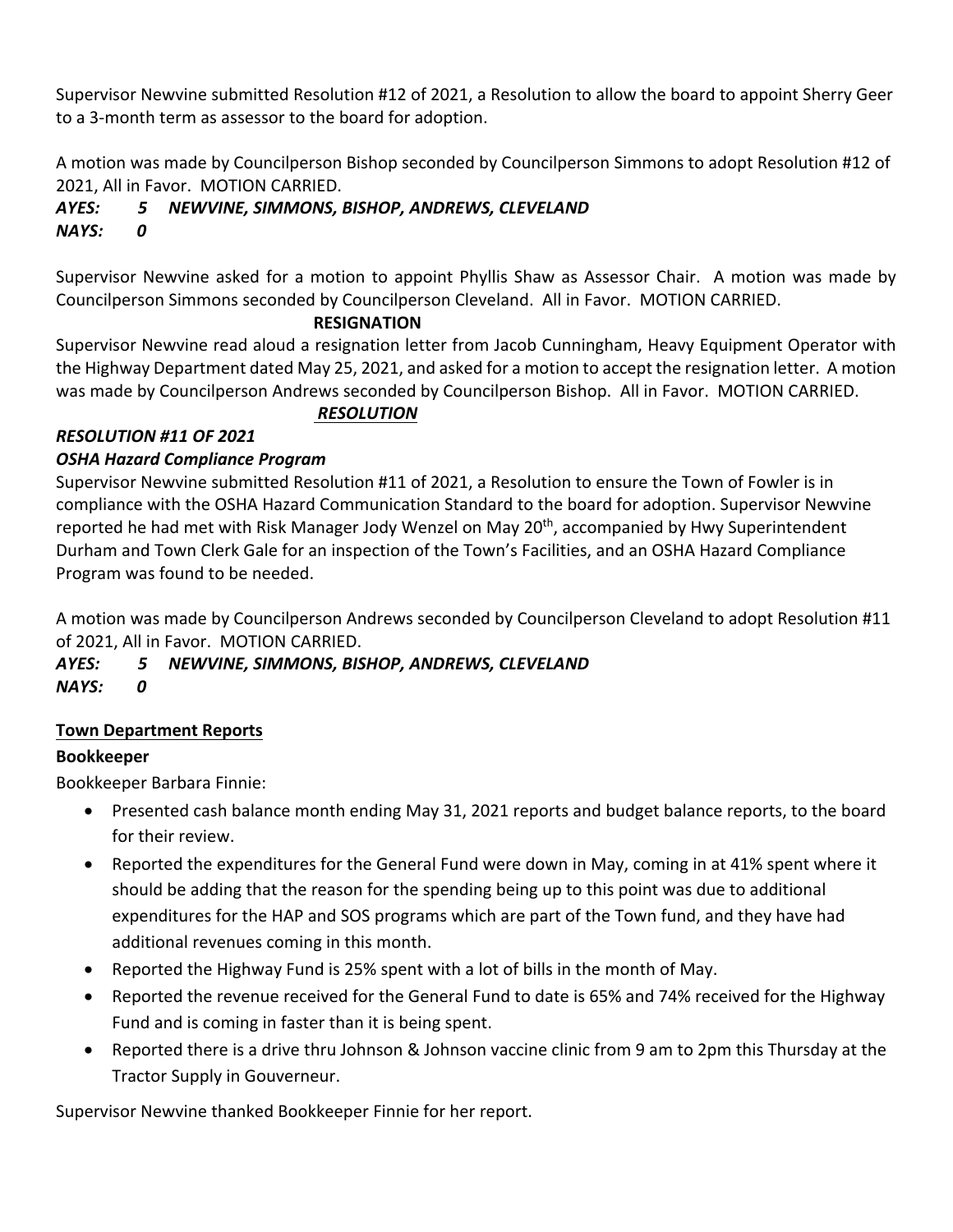#### **Assessors**

Assessor Chair Phyllis Shaw reported:

- The assessors have been finalizing the tax roll.
- They had 2 people come to grieve their taxes on May  $25<sup>th</sup>$  and prior to grievance they had granted a few stipulations to tax-payers with a grievance.
- They are in need of a new printer.

Supervisor Newvine reported the equalization rate had come in again at 11.8 and had stayed the same which was good. Assessor Geer reported there have been a couple of years that it has stayed the same.

Supervisor Newvine thanked the assessors for their report.

#### **Historian**

Historian Karen Simmons reported:

• She had a visitor to the historian's office last Thursday, who was looking for a picture he had previously seen in the office before and after a while they were able to locate the photo.

#### **Animal Control**

Councilperson Karen Simmons reported for Dan Moyer who was not in attendance:

- 2 dogs were in the dog kennel this month. 1 dog was picked up on the Mansion Ground Road, and its owner was located. The dog was in the kennel less than a ½ hour.
- The 2<sup>nd</sup> dog was picked up from a lady who reported a dog being thrown out of a moving vehicle. The owner of the dog was located and reported the dog was stolen from his truck. The police were called by the owner of the dog, and it was an awful mess, but everyone got their dogs back.

#### **Beaver Control**

Councilperson Karen Simmons reported for Moyer's Wildlife Control**:**

• He is working on the Country Club Road and has reported the culvert is bad there and it is hindering his ability to remove the beaver dam there. Councilperson Simmons asked Hwy. Superintendent Durham to give Dan a call to discuss the culvert and suggested he may need to meet Dan there to show him what he is talking about. Highway Superintendent Durham reported he knew the culvert was bad there, but Dan needed to take care of the dam as the water is close to being over the road.

#### **Code Enforcement:**

Code Enforcement Officer Glen Besaw reported:

- He had issued 38 Building Permits so far this year.
- He has been investigating the illegal dumping of the roof shingles on the Byrns Road. He has taken some samples and compared the shingles to roof jobs being done in the Town of Fowler and Town of Gouverneur, and he does not believe they came from there.
- He has spoken to the Sheriff Department and the DEC and neither have leads on who dumped the shingles on the Byrns Road. He stated the Town is going to have to clean it up themselves.

Supervisor Newvine complimented the new building permit structure and reported \$1,221.26 of the \$1,666.66 collected for the month in money taken in by the Town Clerk was from building permit fees. He reported the new building permit application was more professional in appearance and complimented CEO Besaw and Town Clerk Gale for their efforts.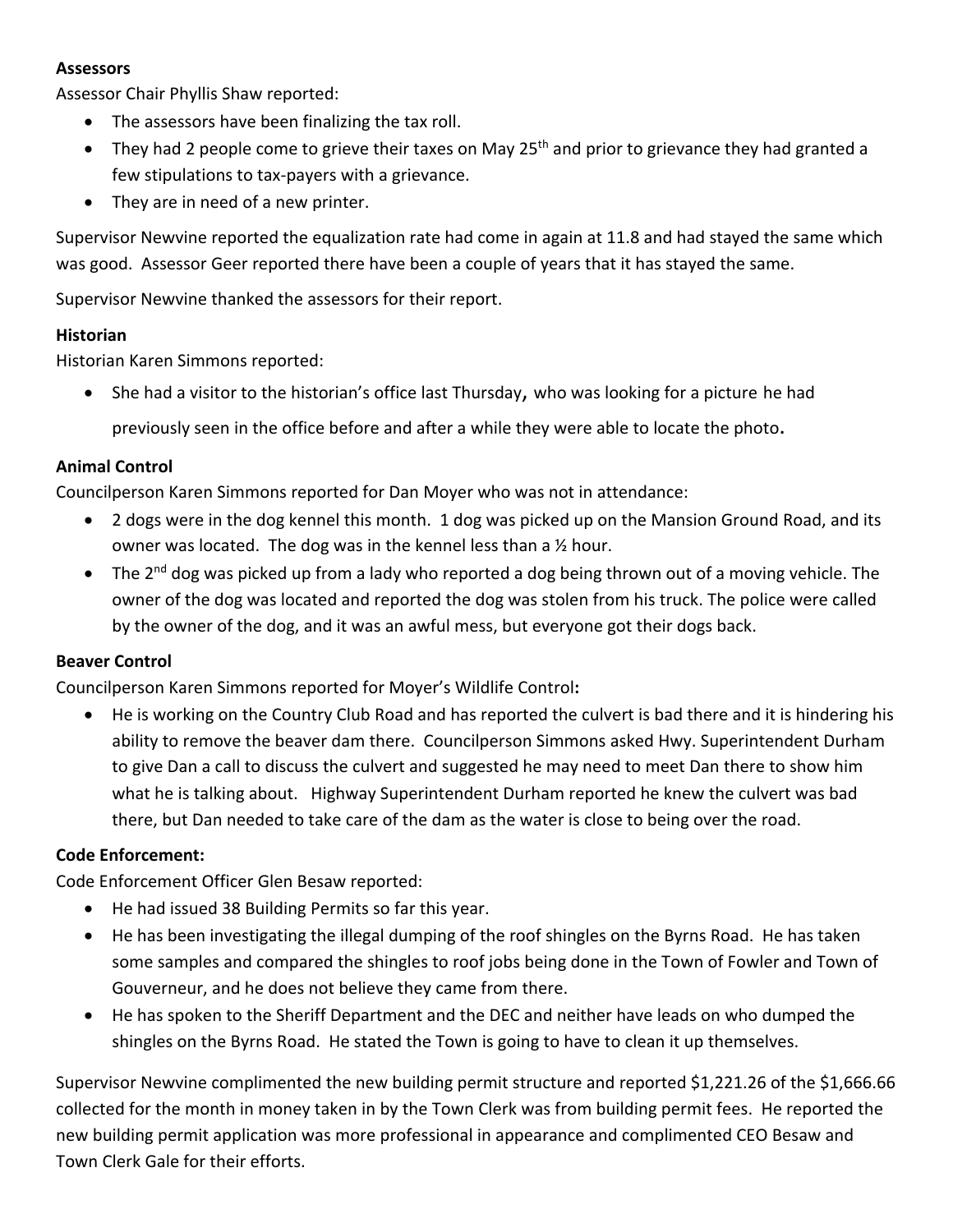## **Town Clerk**

Town Clerk Tami Gale reported:

- DEC commissions for the month were \$17.40, with total DEC sales being \$315.00, she had issued 4 certified marriage transcripts, 2 marriage licenses, 1 Certified Death Certificate, licensed 39 dogs, handled 17 building permits, 5 Genealogical Services requests, and had sold 1 bi-centennial Book.
- She is finished collecting taxes for the year, and everything has been turned in to the Treasurer Office.
- Taxes ended up being 95.25% collected for the year, which was an increase in percentage collected for the last 2 years.
- Work continues for the plow truck bond. The certificate of no referendum was signed and sealed and taken to the Attorney, and a public notice will be placed in the Tribune this week.
- Bottle and Can money in the amounts of \$112.15 was received on May 26, and \$98.60 was received on June 9th and turned in to the bookkeeper.
- She has cancelled the last 2 numbers as instructed by Advanced Business Systems from the Spectrum bill. Every department now will be using the 287-0045 number with their extension.
- There is a drive-thru Johnson & Johnson Vaccine Clinic June 15, 2021 at the Canton Human Services Building.

Supervisor Newvine thanked Town Clerk Gale for her report.

#### **Highway Department**

Highway Superintendent Randy Durham:

- Discussed the parking lot bids and asked the board if they had made any decisions to move forward with the parking lot project. Supervisor Newvine reported the goal was to use the ARPA funding for the parking lot and right now the Town is not sure when the funding is coming in. Bookkeeper Barbara Finnie added there can be a 30-day extension added to the distribution of the ARPA funds, and the Town may not know until July when the APRA funds are coming in, reporting that next year's ARPA funding is still in question. After further discussion, the board decided to hold off for now moving forward with the parking lot bid.
- Asked the board for their final permission to send the roller, declared as access equipment, to BOCES as the donation was approved by BOCES at their regular meeting held on June 3, 2021.

#### **DONATION OF EXCESS EQUIPMENT**

Supervisor Newvine read aloud the thank you letter received by the St. Lawrence-Lewis BOCES Board of Education for the generous donation by the Town of Fowler for the 1999 Impact Steel 2 drum roller with an estimated value of \$3,000.

• Reported he had signed the yearly executed Temporary Access License Agreement between the Town of Fowler and Edelweiss Holdings, LLC concerning the bus turn around on the Sands Road.

#### **SHARED SERVICES**

• Reported BOCES will be loaning the Town a "minnie" for the summer, which will be used for work on the pavilion.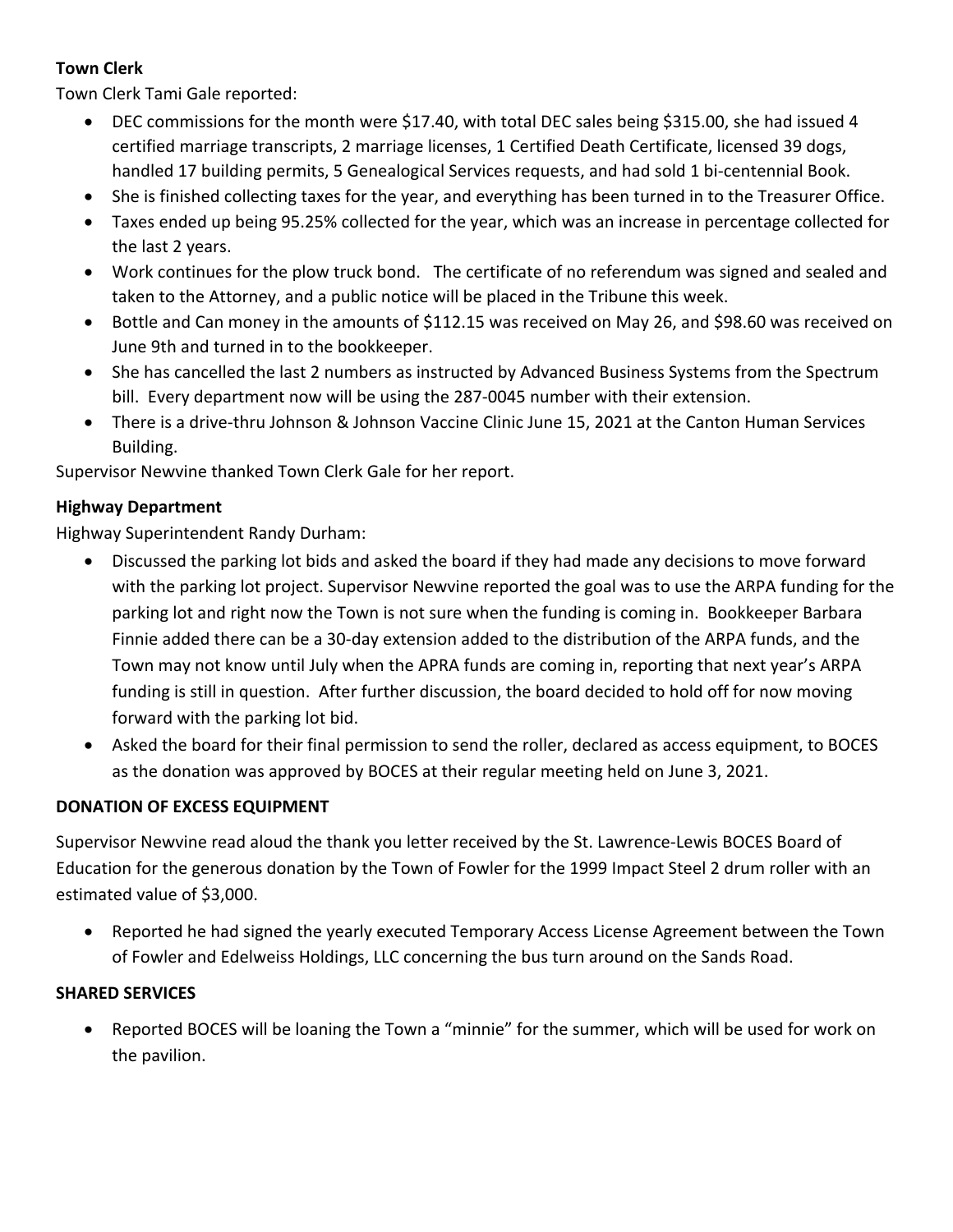#### **HIGHWAY WORKER NEEDED**

- Reported the newly hired seasonal highway department employee does not wish to move to a fulltime position, and he would like to place an ad in the paper for a full time Highway Department laborer to replace Jacob Cunningham who had recently resigned.
- Asked the board how they felt about hiring someone who does not live in the Town of Fowler. It was the consensus of the board they would rather hire a resident within the Town of Fowler and preference is to be given to Town of Fowler residents.
- CHIPS was estimated in the budget at \$130,000, and we will actually be receiving \$296,000.

### **ROAD CRACK SEALER QUOTE**

- Reported he had obtained a quote for road crack sealing. He discussed they will bring in their own crew with no assistance from the Town required other than a list of the roads to be crack sealed.
- Reported the quote states that 800 gallons a day can be applied at a cost of \$14,500 a day. He reported the Doane Road, California Road and Hull Road were the roads most in need.
- The severity of the road cracks determines how much will get done. He reported you usually set a budget of how much money to spend instead of number of roads for this reason.

After further discussion, it was the consensus of the board for Highway Superintendent Durham to find out more information on the procedure.

## **EQUIPMENT**

- Reported there was \$100,000 in the equipment fund and they had not made any new equipment purchases this year.
- Reported he would like to buy one more 2-stage plow system, at a cost of between \$7,000 and \$10,000. He reported they had purchased 1 last year and people have been requesting them to be used on their roads because they do such a good job. It was the consensus of the board to approve the equipment purchase.
- Reported he borrows the Town of Gouverneur's little roller all of the time and he would like to purchase one of his own.
- Reported he had obtained a quote from Monroe Tractor in the amount of \$39,534.00 for a roller.
- Councilperson Andrews asked if Bookkeeper Barbara Finnie had any comments on the purchase and if the account had the money to make the purchase. Hwy. Superintendent Durham stated the money was budgeted to purchase any equipment that was needed, not in particular for any one set piece of equipment. Bookkeeper Finnie replied that since it was not earmarked for any set piece of equipment, there is enough money in the account for the purchase and there would be money left in the account with making the purchase. Highway Superintendent Durham reported he hopes to be able to pay off the new plow truck with the left- over money in the equipment fund and the extra money received in CHIPS.

Supervisor Newvine asked the board their pleasure on purchasing the roller. It was the consensus of the board to approve the purchase of the roller.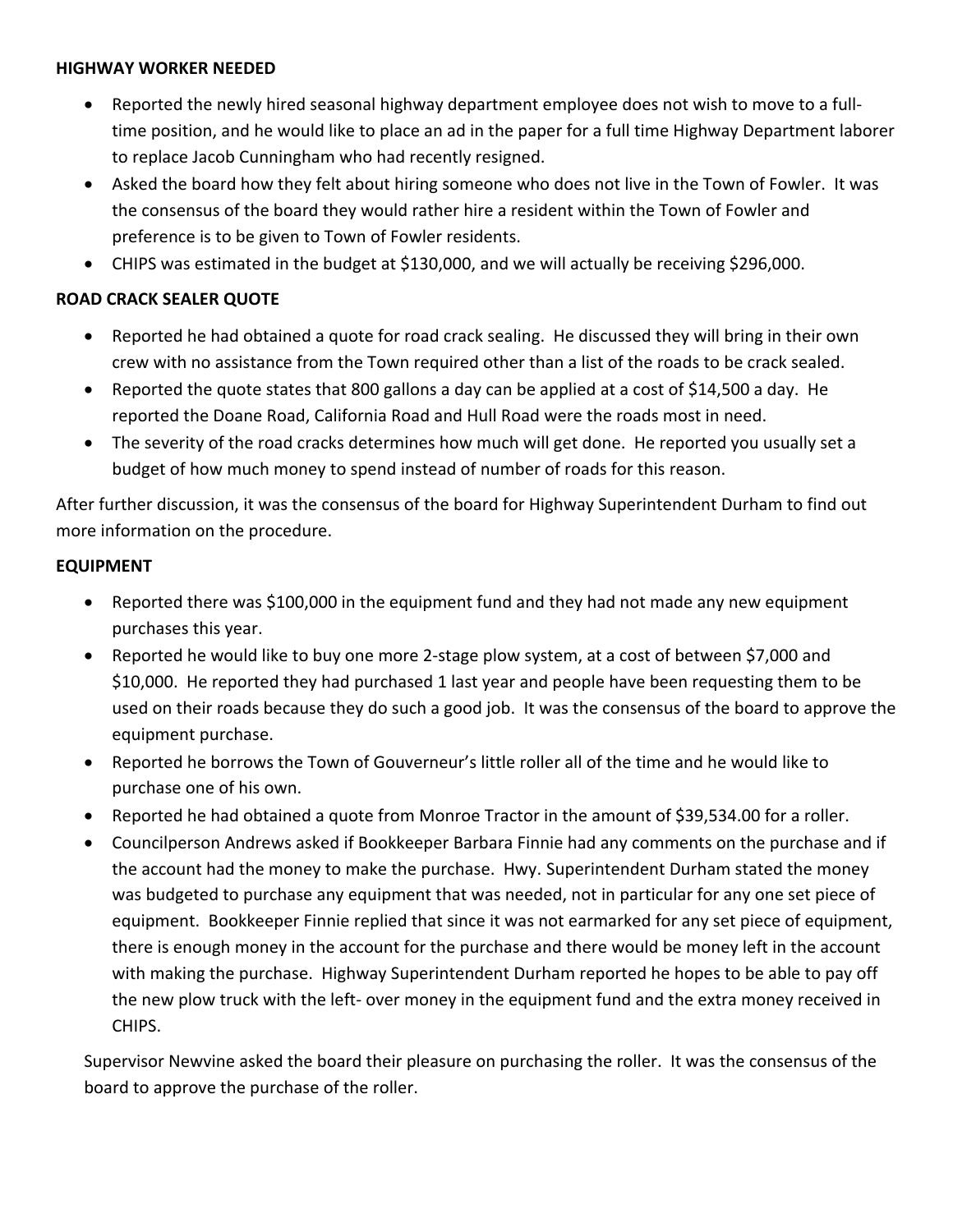### **DISCUSSION ON THE BEACH**

- Sylvia Lake beach will be open this year June  $30<sup>th</sup>$  through August  $30<sup>th</sup>$ .
- The raft needs a piece fixed on the side where the lines hook to it, and "NO Diving needs to be stenciled on it, and re-stenciled along the dock area.
- The purchase of new steps and a handrail were suggested by Hwy. Superintendent Durham.
- There are 6 life- guards hired and 3 more have applied.
- Supervisor Newvine reported he had received a call from Casey Canell of the Gouverneur Rec Center regarding an edict of the State regarding COVID-19 he had read and concerns if they would be able to bring the rec center kids with the beach open to everyone and wondered if it would be possible for the rec center to have the beach on one day by themselves.
- Supervisor Newvine reported he had discussed with Casey that it would not be possible for the Rec Center to have the beach to themselves for a day and he would not tell Town of Fowler taxpayers they couldn't use the beach for a day. All Councilpersons agreed. Supervisor Newvine reported he told Casey the Town of Fowler pays the Village of Gouverneur \$1200.00 yearly for their Rec Program and they pay the Town of Fowler nothing to use the beach. It was discussed the Village of Gouverneur had a board meeting the following day and Casey may mention it to Village officials.
- Town Clerk Gale reported the head lifeguard would be in to discuss her job duties on Thursday, and it would be a different year with 5 of the 6 lifeguards being new and 1 returning with 1 year experience. Supervisor Newvine stated it will be a learning experience.

## **PAVILION DISCUSSION**

- Councilperson Andrews asked when the pavilion would be available to rent to the public. Supervisor Newvine reported the pavilion won't be rented out to the public until it is completed, but people are using it now.
- Maintenance worker Jack Woodward stated the power needs to get put in. He has been having trouble with obtaining an ADA compliant toilet and Mike Cappellino is assisting him with that this week.
- It was discussed that insulating the table side ceiling of the pavilion will happen when the cost of building supplies come down. It wasn't included in the original plans but has been suggested due to birds wanting to nest in the open area and the mess it causes.
- Mike Cappellino reported Highway Superintendent Durham has offered to do the digging for the power and he would like to get the water lines in too. Supervisor Newvine reported he would call Link Electric and get the project going.
- Mike Cappellino reported the siding had come in, but it was missing the corner pieces and they would arrive tomorrow.
- Anyone wanting to use the pavilion will be need to contact Councilperson Scott Cleveland at (315) 778-5358 for scheduling.
- Supervisor Newvine will contact the person who has offered to donate picnic tables for the pavilion.
- Mike Cappellino suggested that the bathroom door really needs to be installed before the pavilion is scheduled for use, to prevent any damages to water lines and sewer lines that are exposed until the bathroom is finished.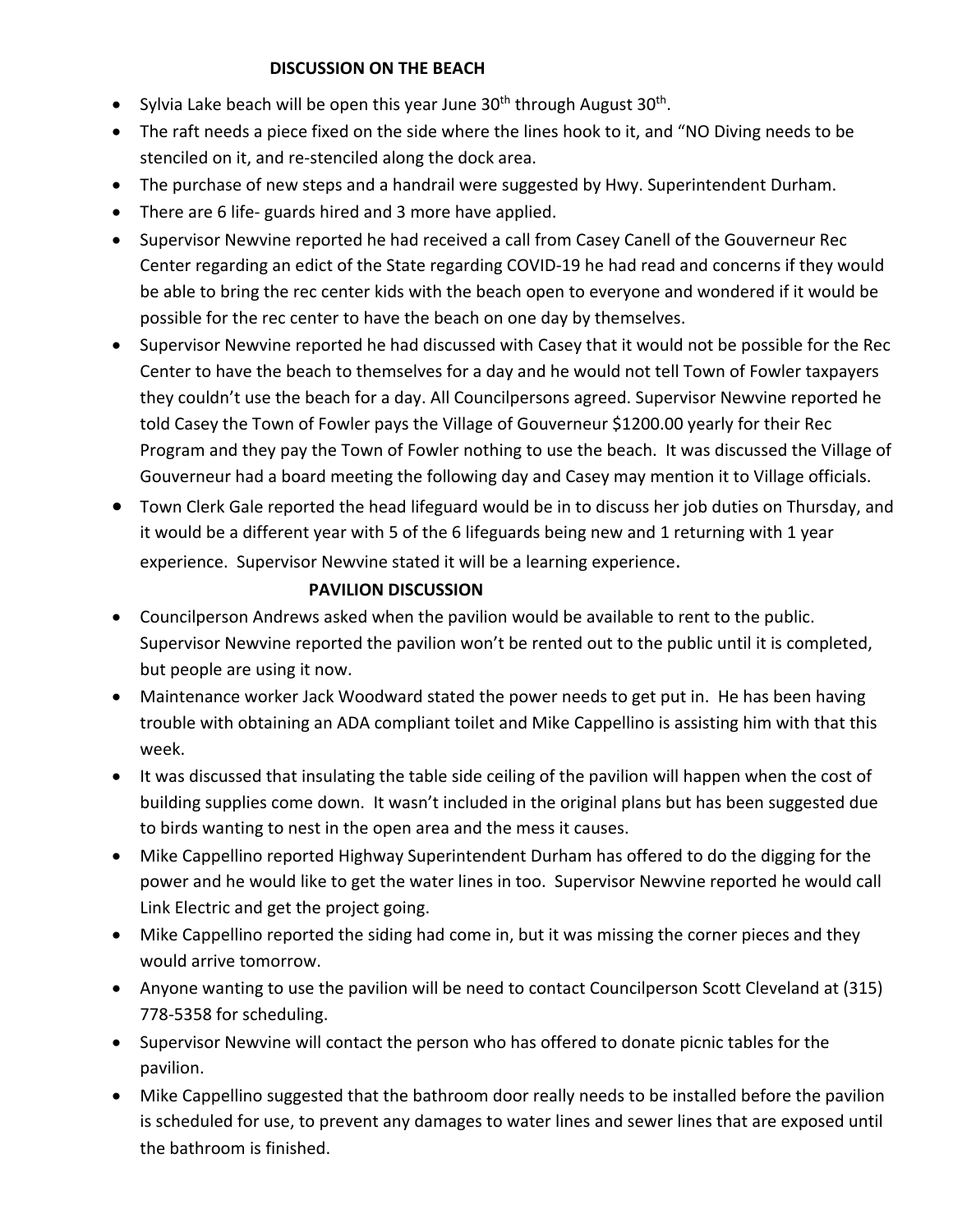• Code Enforcement Officer Besaw reported the Pavilion occupancy will be as many as can fit under it as long as there are no closed in sides and it remains open.

## **Councilmembers**

### **Councilperson Scott Cleveland:**

- Reported since the last board meeting, he had taken 2 and  $\frac{1}{2}$  days of webinars covering the budget process, the American Rescue Act and learning more about the Grant Writing process.
- The webinars were given by the Association of Towns Tug Hill Commission and included speakers from the Office of the State Comptroller.

## **Councilperson Lynn Bishop**:

- Commended Dan Fifield on how great the cemeteries all looked and the great job he is doing with the mowing.
- Reported to Hwy. Superintendent Durham that a road sign on the Sullivan and Gulf Road is bent over.
- Commended the highway department for doing a good job driving

## **Councilperson Jeff Andrews**:

- Asked if the month was up for the excavator rental. Hwy. Superintendent Durham reported it had been returned.
- Asked Hwy. Superintendent Durham if he has heard anything on getting the plow truck bodies sprayed. Hwy. Superintendent Durham reported he had not and would get together with him on it.

### **Councilperson Karen Simmons**:

- Made Hwy. Superintendent Durham aware of a tree that was growing up through a plow at the Highway Department.
- Asked about the bill for \$2,100 for a hammer from Anderson Equipment. Hwy. Superintendent Durham reported it was purchased to replace the hammer on the rental excavator because they had worn it out. He reported a regular month rental typically uses 40 hours on the equipment and the highway department had used it for 140 hours.
- Asked if the highway department had picked up the deer carcass on the Sylvia Lake Road. Hwy. Superintendent Durham stated it had not been reported and he would take a look for it.
- Asked if the flag could be raised yet. Supervisor Newvine stated he thought it still was an executive order for being lowered to half mass, but he will check into it.
- Reported the Fullerville Cemetery has been very busy this month.
- She had picked up cornerstones in Carthage on Friday for a plot that was sold.
- There will be a SOS Program delivery on June 25<sup>th</sup>. There are 81 households right now to receive this delivery.
- The HAP Program is still going pretty well. The groceries are low right now and she needs to do some shopping to restock the shelves. She has been contemplating slacking off for the summer and starting it back up in the fall. Supervisor Newvine suggested the Town could get in touch with Dave Spilman Jr. again to see if they could pick up some more food for the HAP Program. Hwy. Superintendent Durham stated he had also put in for another grant with the Elk's Club. Councilperson Simmons stated she guessed we will continue doing it through the summer.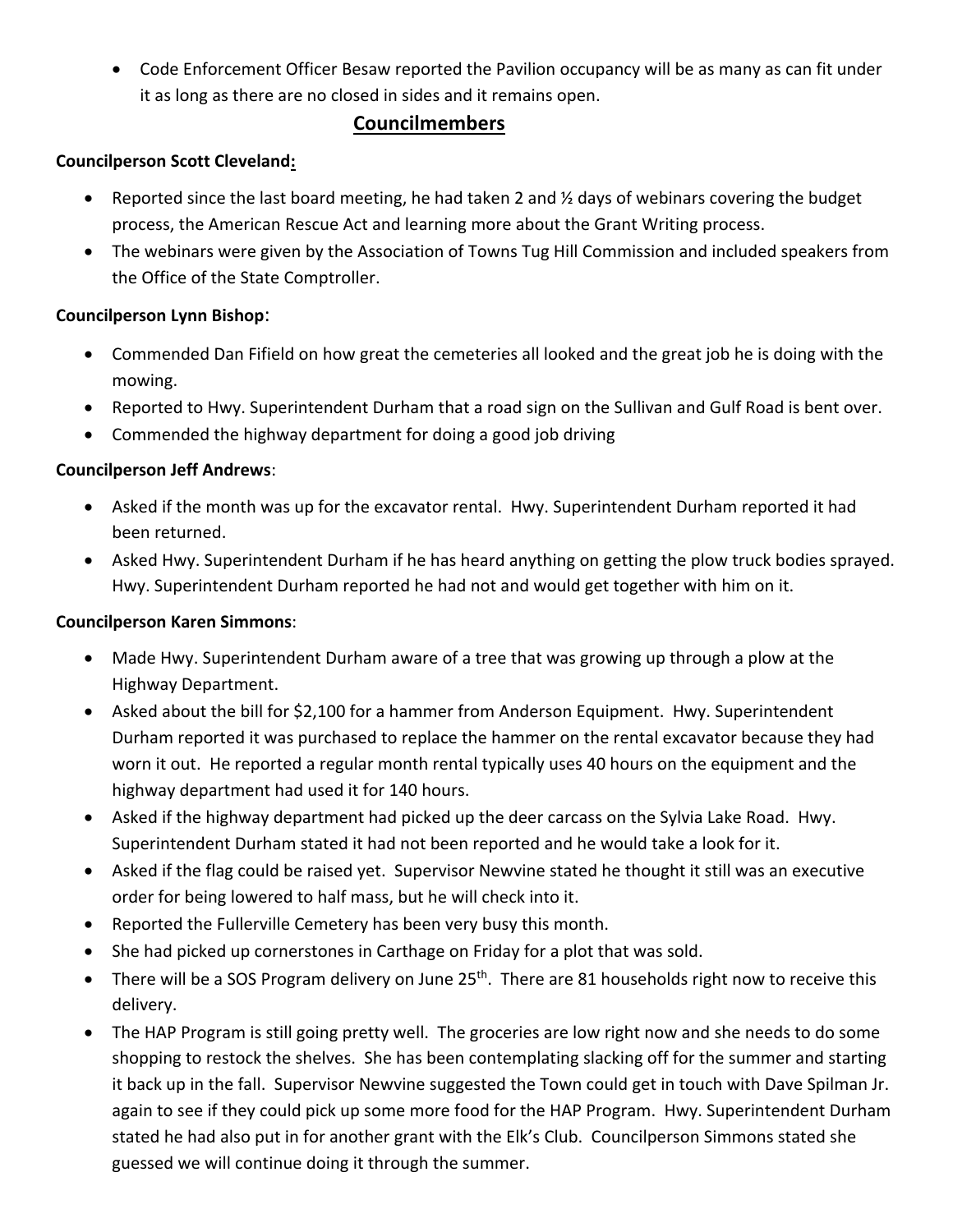• Asked Hwy. Superintendent Durham about a bill that was in the vouchers this month for grass seed for Kilkarney Court. Hwy. Superintendent Durham stated it was for the new piece of lawn they made last year when they shortened where the plow turn around was.

## **Supervisor Ricky W. Newvine:**.

- Supervisor Newvine reported BOCES had sent the Shared Services Agreement that is done yearly for him to sign.
- Commended maintenance worker Byron Woodward on the Town of Fowler ramp and rear entryway.
- Reported he will call Fuller Insurance and check on the liability of the Town regarding the lawn being used for a party tent to be set up for a gathering of 150 people.
- Reported the Solar Law has been sent to the County for review.
- Reported the Community College Chargebacks were \$21,000 this year, and the Town Clerk had done a great job verifying that they lived in the Town.
- Reminded the Councilmembers of the Zoom meeting on June 21 on the Hazard Mitigation Plan at 6:00 PM. He reported the Town needed to have a plan in place in case there is an emergency, and if there is any FEMA money available the Town would not receive any money without this plan in place.
- Reported he had emailed Legislator Bill Sheridan concerning the Emeryville Bridge and the possibility of the Town using some of the ARPA money towards it. Supervisor Newvine stated he didn't feel too confident as they are now estimating the cost of that bridge to be between \$400,000 and \$500,000. He reported the 6 panels on it are \$13,000 for each panel. He said they want to extend the bridge 10 feet on each end to make a 60- foot bridge. He reported they are looking at it, but whether they will do it or not we don't know.
- Reported there is a vulgar sign on the River Road that the Town has received several complaints about, and he didn't know if the Town had the authority to make them take the sign down, but he would like to respectfully ask that person to take it down.
- Reported on the tremendous display of flags and photos of graduates at BOCES that he had discussed at the last board meeting. He reported he has since found out the person who had originally started that display was Town Justice, Tim Knowlton.

#### **Public Comment**

- Byron Woodward stated the pigeons are quite bad at the salt and sand barn and asked the board if they had thought about installing a sound device that helps to keep the birds away. Supervisor Newvine asked Highway Superintendent Durham to look into the cost of one.
- Asked if the ladder they were considering for the beach was stationary or if it would be something to be taken in and out for the season. Supervisor Newvine thought it would be a weighted ladder.
- Mike Cappellino asked Hwy. Superintendent Durham if the cost of the parking lot paving had gone up since the bid was received from Barrett Paving. Hwy. Superintendent Durham reported it was a certain price if they did the whole job. He reported it was done this way to get a stabilized bid as opposed to one that fluctuates every month.

A motion was made by Councilperson Andrews seconded by Councilperson Bishop to audit the bills. All in Favor. MOTION CARRIED.

The bills audited for the General and Highway Fund were # 173 to # 221 with a total of \$37,060.42.